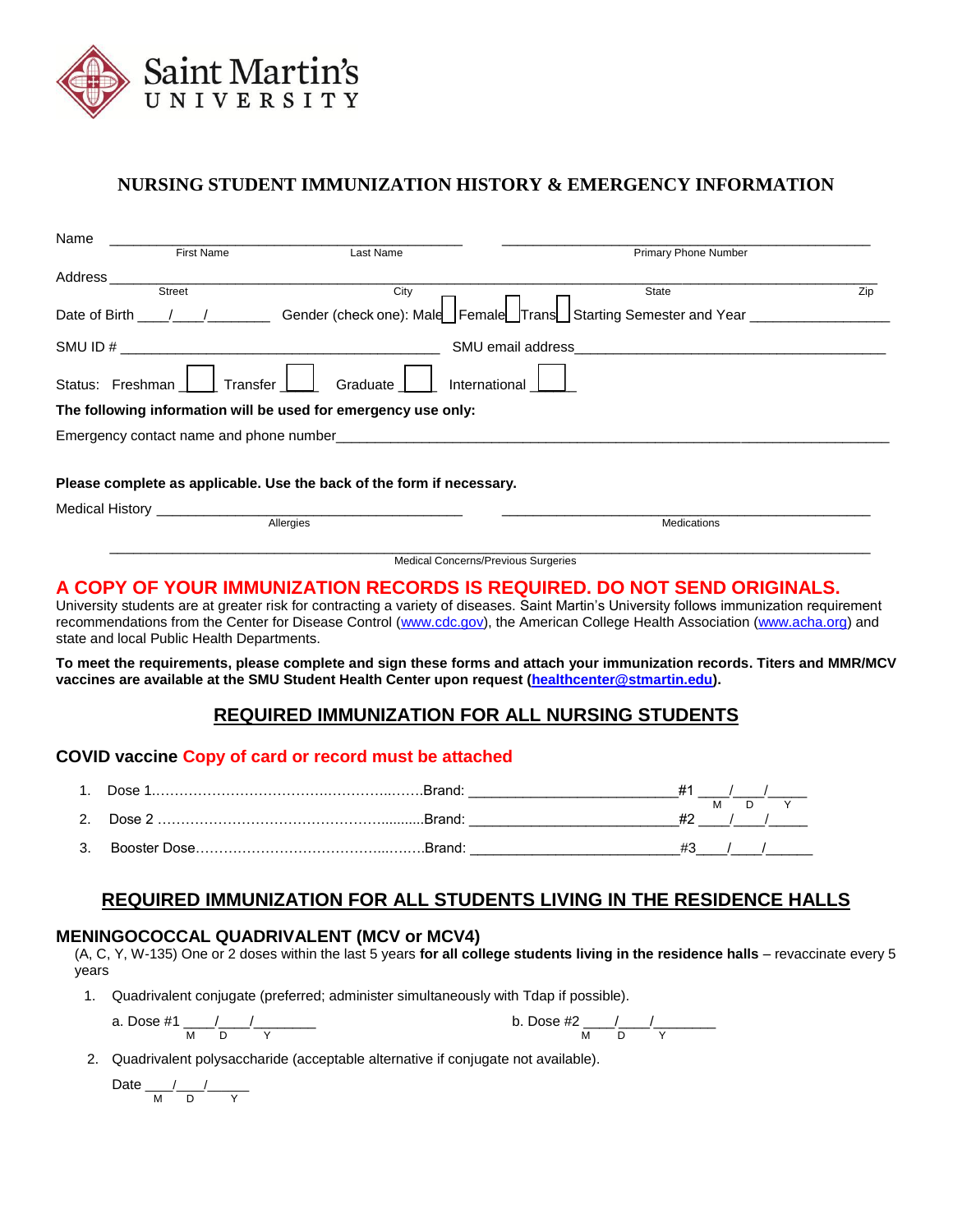# **Health Science Initial Immunization Record (Copy of records must be attached)**

Student Name:

| Influenza Vaccine: 1 dose Quadrivalent (required annually - document most recent).                                                                                                                                                                                                                                                                                                                                                                                                                                                                                                                                                                                                                                                                                                                                                                                                                                                                                                                                        |                                                                 |                                                                    |                                                                 |                               |  |
|---------------------------------------------------------------------------------------------------------------------------------------------------------------------------------------------------------------------------------------------------------------------------------------------------------------------------------------------------------------------------------------------------------------------------------------------------------------------------------------------------------------------------------------------------------------------------------------------------------------------------------------------------------------------------------------------------------------------------------------------------------------------------------------------------------------------------------------------------------------------------------------------------------------------------------------------------------------------------------------------------------------------------|-----------------------------------------------------------------|--------------------------------------------------------------------|-----------------------------------------------------------------|-------------------------------|--|
| Mo./day/year                                                                                                                                                                                                                                                                                                                                                                                                                                                                                                                                                                                                                                                                                                                                                                                                                                                                                                                                                                                                              |                                                                 |                                                                    |                                                                 |                               |  |
| Tetanus/Diphtheria/Pertussis: 1 dose of adult TDaP from within the last 10 years.                                                                                                                                                                                                                                                                                                                                                                                                                                                                                                                                                                                                                                                                                                                                                                                                                                                                                                                                         |                                                                 |                                                                    |                                                                 |                               |  |
| <b>TDaP</b> booster<br>must have one documented                                                                                                                                                                                                                                                                                                                                                                                                                                                                                                                                                                                                                                                                                                                                                                                                                                                                                                                                                                           | Mo./day/year                                                    |                                                                    |                                                                 |                               |  |
| Measles/Mumps/Rubella: 2 doses of MMR at least 28 days apart after 12 months of age OR 2 doses of Measles and 2 doses of Mumps at least<br>28 days apart after 12 months of age and 1 dose of Rubella after 12 months of age OR laboratory proof of immunity (blood titer) to<br>measles/mumps/rubella. If titers are negative or equivocal, administer MMR series with doses at least 28 days apart. No titer is required after series<br>completion.                                                                                                                                                                                                                                                                                                                                                                                                                                                                                                                                                                    |                                                                 |                                                                    |                                                                 |                               |  |
| <b>MMR</b><br>2 required on or after 1st birthday                                                                                                                                                                                                                                                                                                                                                                                                                                                                                                                                                                                                                                                                                                                                                                                                                                                                                                                                                                         | (#1) Mo./day/year                                               | (#2) Mo./day/year                                                  |                                                                 |                               |  |
|                                                                                                                                                                                                                                                                                                                                                                                                                                                                                                                                                                                                                                                                                                                                                                                                                                                                                                                                                                                                                           |                                                                 | 0R                                                                 |                                                                 |                               |  |
| <b>Measles</b><br>2 required on or after first birthday                                                                                                                                                                                                                                                                                                                                                                                                                                                                                                                                                                                                                                                                                                                                                                                                                                                                                                                                                                   | (#1) Mo./day/year                                               | (#2) Mo./day/year                                                  |                                                                 |                               |  |
| <b>Mumps</b><br>2 required on or after first birthday                                                                                                                                                                                                                                                                                                                                                                                                                                                                                                                                                                                                                                                                                                                                                                                                                                                                                                                                                                     | (#1) Mo./day/year                                               | (#2) Mo./day/year                                                  |                                                                 |                               |  |
| Rubella<br>1 required on or after first birthday                                                                                                                                                                                                                                                                                                                                                                                                                                                                                                                                                                                                                                                                                                                                                                                                                                                                                                                                                                          | Mo./day/year                                                    |                                                                    |                                                                 |                               |  |
|                                                                                                                                                                                                                                                                                                                                                                                                                                                                                                                                                                                                                                                                                                                                                                                                                                                                                                                                                                                                                           |                                                                 | 0R                                                                 |                                                                 |                               |  |
| <b>MMR Titer</b><br>must attach laboratory results                                                                                                                                                                                                                                                                                                                                                                                                                                                                                                                                                                                                                                                                                                                                                                                                                                                                                                                                                                        | Date of Titer                                                   | Result                                                             |                                                                 |                               |  |
| Varicella: 2 doses of Varicella at least 4 weeks apart OR laboratory proof of immunity to varicella. If titer is negative or equivocal, administer Varicella<br>series with doses at least 4 weeks apart. No titer is required after series.                                                                                                                                                                                                                                                                                                                                                                                                                                                                                                                                                                                                                                                                                                                                                                              |                                                                 |                                                                    |                                                                 |                               |  |
| Varicella<br>2 doses                                                                                                                                                                                                                                                                                                                                                                                                                                                                                                                                                                                                                                                                                                                                                                                                                                                                                                                                                                                                      | (#1) Mo./day/year                                               | (#2) Mo./day/year                                                  |                                                                 |                               |  |
|                                                                                                                                                                                                                                                                                                                                                                                                                                                                                                                                                                                                                                                                                                                                                                                                                                                                                                                                                                                                                           |                                                                 | <b>OR</b>                                                          |                                                                 |                               |  |
| Varicella Titer                                                                                                                                                                                                                                                                                                                                                                                                                                                                                                                                                                                                                                                                                                                                                                                                                                                                                                                                                                                                           | Date of Titer<br>Result                                         |                                                                    |                                                                 |                               |  |
| must attach laboratory results                                                                                                                                                                                                                                                                                                                                                                                                                                                                                                                                                                                                                                                                                                                                                                                                                                                                                                                                                                                            |                                                                 |                                                                    |                                                                 |                               |  |
| Hepatitis B: 3 doses of hepatitis B vaccines and a positive (≥10 mlU/mL) serological quantitative hepatitis B surface antibody titer (HBsAb) 1-2 months<br>after the date of the last vaccine is considered proof of lifelong immunity. If series was completed in the remote past, and if the titer checked upon<br>matriculation is negative, student will get 1 hepatitis B vaccine dose (#4) and re-titer at least 1-2 months after vaccine. If the second titer is negative,<br>student will get 2 additional hepatitis B vaccines (#5 and #6) per the standard schedule. A final titer should be done 1-2 months after the 6th vaccine and<br>if this is negative, the student should be considered a non-responder and evaluated and counseled appropriately. Those students recently vaccinated<br>with a negative titer after the 3 <sup>rd</sup> dose can receive a second series with a re-titer 1-2 months after the 6 <sup>th</sup> dose. Non-responders should be counseled and<br>evaluated appropriately. |                                                                 |                                                                    |                                                                 |                               |  |
| <b>Hepatitis B Series</b>                                                                                                                                                                                                                                                                                                                                                                                                                                                                                                                                                                                                                                                                                                                                                                                                                                                                                                                                                                                                 | (#1) mo./day/year                                               | (#2) mo./day/year                                                  | (#3) mo./day/year                                               |                               |  |
| 2 or 3 doses required depending on<br>vaccine formulation                                                                                                                                                                                                                                                                                                                                                                                                                                                                                                                                                                                                                                                                                                                                                                                                                                                                                                                                                                 | Adult formulation<br>Child formulation<br>HepB-CpG (Heplisav-B) | Adult formulation<br>Child formulation<br>HepB-CpG (Heplisav-B) __ | Adult formulation<br>Child formulation<br>HepB-CpG (Heplisav-B) |                               |  |
| <b>Hepatitis B Quantitative Titer</b><br>must attach laboratory results                                                                                                                                                                                                                                                                                                                                                                                                                                                                                                                                                                                                                                                                                                                                                                                                                                                                                                                                                   | Date of Titer                                                   | Result                                                             |                                                                 |                               |  |
| <b>Hepatitis B Series Repeat</b>                                                                                                                                                                                                                                                                                                                                                                                                                                                                                                                                                                                                                                                                                                                                                                                                                                                                                                                                                                                          | (#1) mo./day/year                                               | (#2) mo./day/year                                                  | (#3) mo./day/year                                               |                               |  |
| <b>Hepatitis B Quantitative Titer</b><br>Repeat                                                                                                                                                                                                                                                                                                                                                                                                                                                                                                                                                                                                                                                                                                                                                                                                                                                                                                                                                                           | Date of Titer                                                   | Result                                                             |                                                                 |                               |  |
| must attach laboratory results<br>Tuberculin Skin Test (TST) or IGRA: 2 TSTs placed within the last 12 months within the United States. The 2 <sup>nd</sup> TST must be placed at least<br>1 week AFTER the 1 <sup>st</sup> TST read date.                                                                                                                                                                                                                                                                                                                                                                                                                                                                                                                                                                                                                                                                                                                                                                                |                                                                 |                                                                    |                                                                 |                               |  |
| 2 Step TST<br>placed within the past 12 months                                                                                                                                                                                                                                                                                                                                                                                                                                                                                                                                                                                                                                                                                                                                                                                                                                                                                                                                                                            | 1 <sup>st</sup> TST Place date                                  | 1 <sup>st</sup> TST Read Date                                      | 2 <sup>nd</sup> TST Place Date                                  | 2 <sup>nd</sup> TST Read date |  |
|                                                                                                                                                                                                                                                                                                                                                                                                                                                                                                                                                                                                                                                                                                                                                                                                                                                                                                                                                                                                                           | OR                                                              |                                                                    |                                                                 |                               |  |
| <b>IGRA TB Screening</b><br>must attach laboratory results<br>T-Spot<br>Quantiferon Gold                                                                                                                                                                                                                                                                                                                                                                                                                                                                                                                                                                                                                                                                                                                                                                                                                                                                                                                                  | Date of IGRA                                                    | Result                                                             |                                                                 |                               |  |
|                                                                                                                                                                                                                                                                                                                                                                                                                                                                                                                                                                                                                                                                                                                                                                                                                                                                                                                                                                                                                           |                                                                 |                                                                    |                                                                 |                               |  |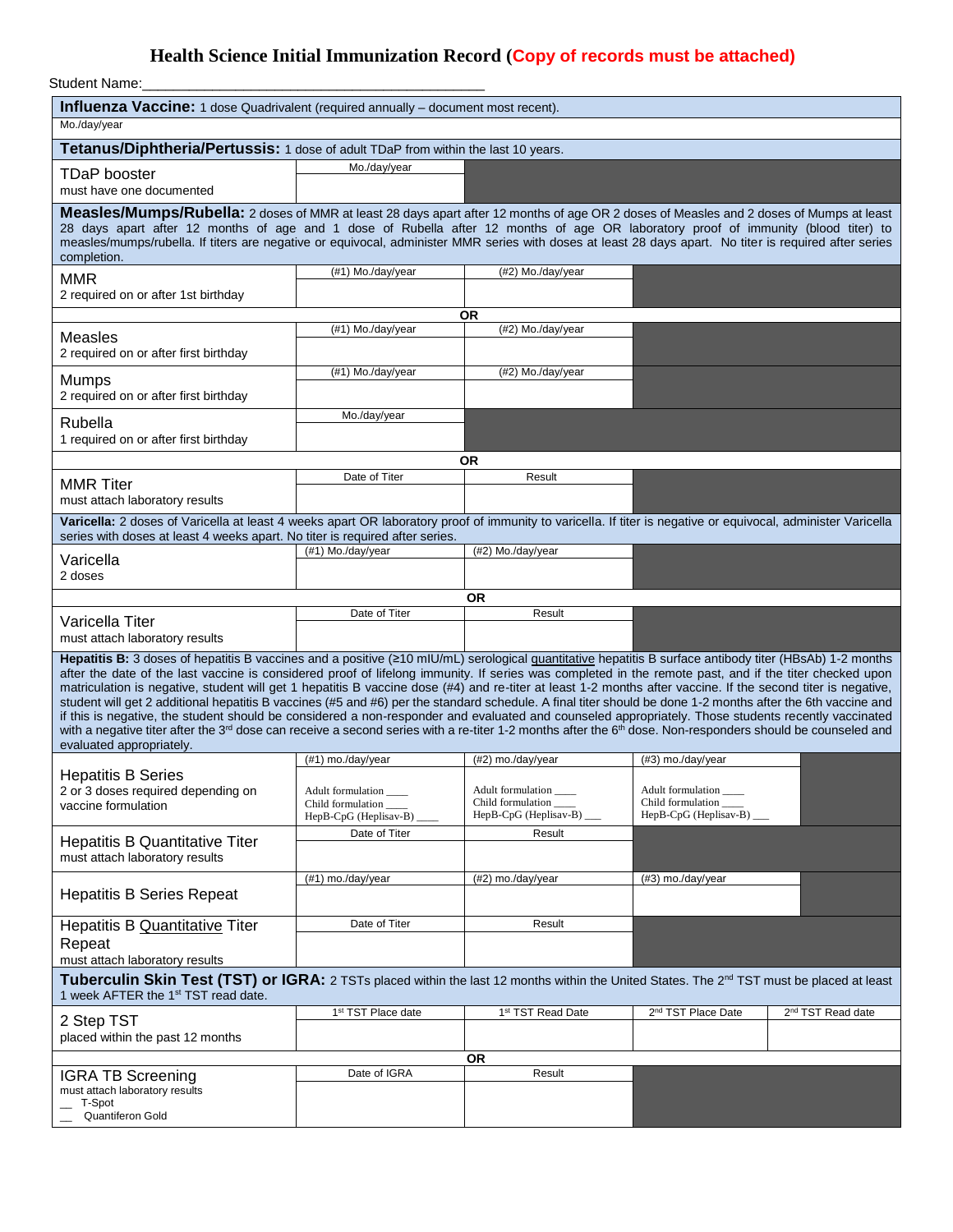#### Saint Martin's University Health Center Consent and Decree THIS DOCUMENT HAS LEGAL SIGNIFICANCE. PLEASE READ CAREFULLY.

Saint Martin's University will keep your medical records confidential to the extent allowed by law and the records will only be used for the provision of health care services. You, as the student, must inform Residence Hall staff or other University personnel (i.e. physical education instructors or athletic coaches) of any medical condition that you have that could be of concern while you are attending SMU. Furthermore, you are responsible for wearing a MedicAlert bracelet, necklace or similar device to warn health care providers of your diabetes, hemophilia, heart disease, seizure disorder, drug allergies, or other significant medical conditions.

In the event SMU is required to rely on this consent to authorize necessary medical care and treatment for the student, the undersigned, individually and jointly, agree to indemnify and hold SMU harmless for the costs incurred for said emergency care and treatment, including reasonable attorney fees and costs incurred in defending and/or instituting a suit to recover said medical expenses.

**Forms MUST be completed fully and accurately with necessary documentation attached and be on record at the Student Health Center or a HOLD will be placed on the student's account after the last day of the add/drop period.**

*As an SMU student, I consent to any medical or surgical treatment in the event of a medical emergency as confirmed by an attending physician or other medical professional at the SMU Student Health Center. If I am under 18 years of age, SMU will attempt to contact the undersigned parent or guardian for approval before relying on this consent. In addition, I must personally consent to said medical procedures if I am physically and emotionally capable of consenting at the time such treatment is required.*

*I declare, under penalty of perjury under laws of the State of Washington, that the foregoing is true and correct.*

**\_\_\_\_\_\_\_\_\_\_\_\_\_\_\_\_\_\_\_\_\_\_\_\_\_\_\_\_\_\_\_\_\_\_\_\_\_\_\_\_\_\_\_\_\_\_\_\_\_\_\_\_ \_\_\_\_\_\_\_\_\_\_\_\_\_\_\_\_\_\_\_\_\_\_\_\_\_\_\_\_\_\_\_\_\_\_\_\_**

**\_\_\_\_\_\_\_\_\_\_\_\_\_\_\_\_\_\_\_\_\_\_\_\_\_\_\_\_\_\_\_\_\_\_\_\_\_\_\_\_\_\_\_\_\_\_\_\_\_\_\_\_ \_\_\_\_\_\_\_\_\_\_\_\_\_\_\_\_\_\_\_\_\_\_\_\_\_\_\_\_\_\_\_\_\_\_\_\_\_**

 **SIGNATURE DATE (Please PRINT and SIGN your name)** 

**PARENT OR GUARDIAN SIGNATURE DATE (Required if student is under 18 years of age)**